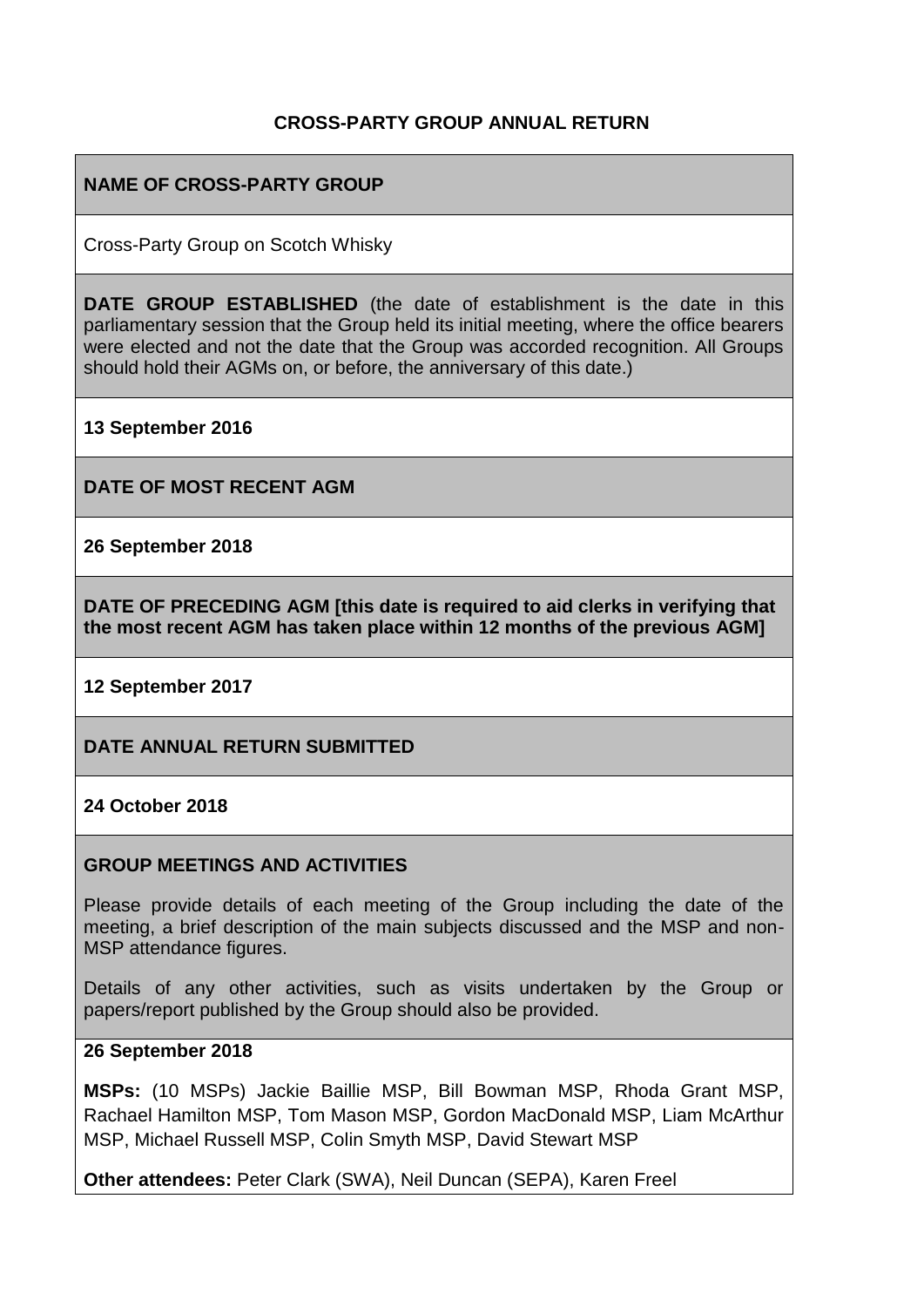(Perspectiva Consultants), Annie Hill (Institute of Brewing and Distilling), Courtney Hyde Peyton (Crown Office), James Johnston (Malt Whisky Trail), Kenny Junner (Unite), Christopher Miles (Edinburgh Distilling), Beatrice Morrice (SWA), Ian Smith (Diageo), James Wills (Kilchoman), Alan Wolstenholme (Scottish Distillers Association).

**Topics covered:** Peter Clark (SWA) and James Mills (Kilchoman) led a discussion on Islay and the Scotch Whisky industry (infrastructure, transport, connectivity). Michael Russell, MSP for the constituency that covers Islay took part in the discussion. Beatrice Morrice also provided a short update on the Scotch Whisky Association's excise campaign for the UK budget.

## **6 June 2018**

**MSPs: (5 MSPs)** Bill Bowman MSP, Murdo Fraser MSP, Rachael Hamilton MSP, Tom Mason MSP, and Gordon MacDonald MSP.

**Other attendees:** Terry A'Hearn (SEPA), Susy Atkinson (Edrington), Rebecca Badger (SEPA), Blair Bowman, Peter Finnie (SEPA), Karen Freel (Perspectiva Consultants), Morag Garden (SWA), John Hill (Edinburgh Distilling), Graham Hutcheson (Edrington), Graeme Henderson, SEPA, Fiona Johnstone, (SEPA), Orchid Lui (Chinese Times), Christopher Miles, (Edinburgh Distilling), Beatrice Morrice (SWA), David Ogilvie (SEPA).

**Topics covered:** Terry A'Hearn, SEPA CEO, gave a presentation on the new Scotch Whisky Sector Plan. Graham Hutcheon, Managing Director of Edrington and Chairman of the SWA's Environmental Committee provided examples that demonstrated how the industry is committed to environmental sustainability. Beatrice Morrice also provided a short update on the Scotch Whisky industry that covered Islay. A short Scotch Whisky tasting was held at the end of the meeting.

## **25 May 2018**

## **Joint CPG and All Party Parliamentary Group visit**

**Attendees:** (4 MSPs) Murdo Fraser MSP (SWRI tour), Gordon MacDonald MSP, Rachael Hamilton MSP and Colin Smyth MSP.

**Other attendees:** Beatrice Morrice, SWA, Gerry McFall, SWA and Alex Jupp, SWA.

MSP members from the CPG took part in a joint visit in Edinburgh with MP members from the APPG on Scotch Whisky. They had a tour of the Scotch Whisky Research Institute (SWRI) at Riccarton and a tour, tasting and dinner at Scotch Whisky Experience.

## **14 December 2017**

**MSPs:** (4 MSPs) Richard Lochhead MSP, Bill Bowman MSP, Peter Chapman MSP,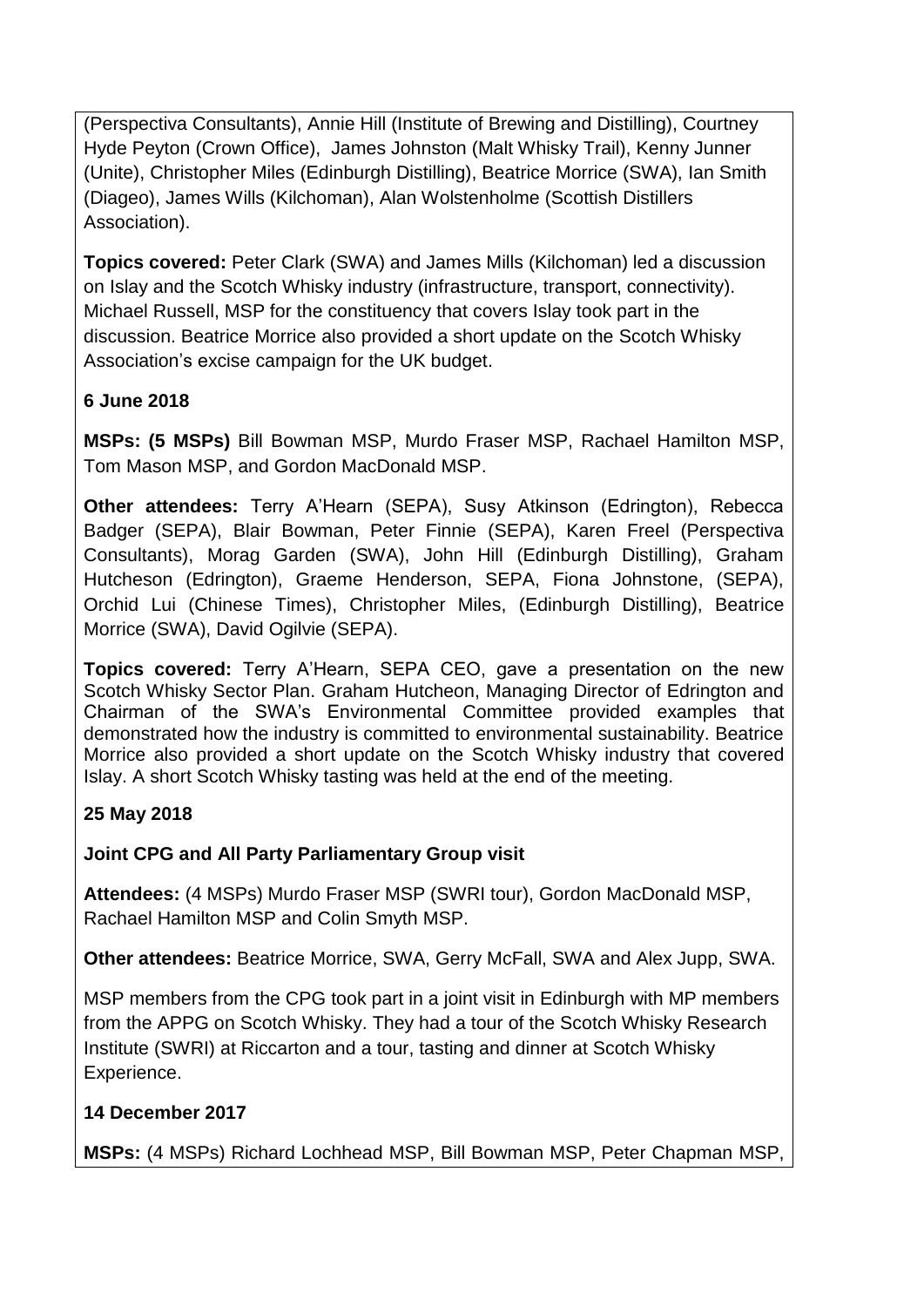### Tom Mason MSP

**Other attendees:** Peter Finnie (SEPA), Karen Freel (Perspectiva Consultants), Morag Garden (SWA), Jack Gemmell (Chivas), Graeme Henderson (SEPA), Graeme Littlejohn (SWA), Beatrice Morrice (SWA), Emma Pollock (Diageo), Devin Scobie (Caledonia Public Affairs) Neil Sinclair (Scottish Government) and Alan Wolstenholme (SCDA).

**Topic covered:** A presentation was given by Morag Garden (SWA) on the Scotch Whisky industry's commitment to the environment. She provided information on the SWA's Environmental Strategy, that was launched in 2009 and refreshed in 2016, that includes a set of ambitious commitments to cut greenhouse gas emissions, use more renewable energy and increase recycled content in packaging. Beatrice Morrice also gave a short update on the Scotch Whisky industry covering Brexit and tourism.

## **MSP MEMBERS OF THE GROUP**

Please provide names and party designation of all MSP members of the Group.

Murdo Fraser (Conservatives),

Gordon MacDonald (SNP),

David Stewart (Labour),

Liam McArthur (Liberal Democrat),

Colin Smyth (Labour),

Jackie Baillie (Labour),

Bruce Crawford (SNP),

Rhoda Grant (Labour),

Tom Mason (Conservative),

Bill Bowman (Conservative),

Rachael Hamilton (Conservative),

Jamie Halcro-Johnston (Conservative).

## **NON-MSP MEMBERS OF THE GROUP**

For organisational members please provide only the name of the organisation, it is not necessary to provide the name(s) of individuals who may represent the organisation at meetings of the Group.

| Blair Bowman, Whisky Consultant and Author |
|--------------------------------------------|
|                                            |
|                                            |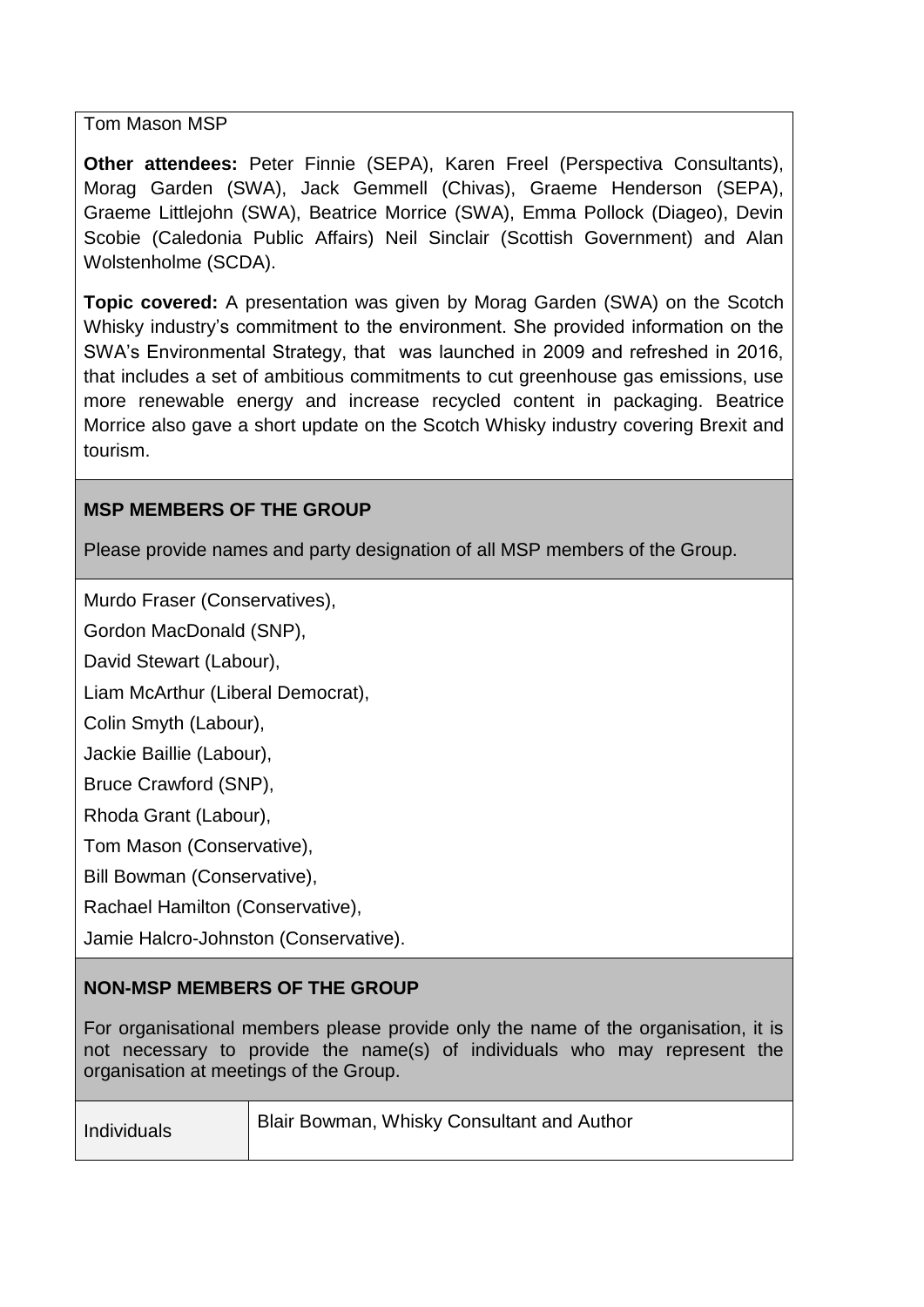| Organisations | Scotch Whisky Association,           |
|---------------|--------------------------------------|
|               | Chivas Brothers,                     |
|               | Diageo,                              |
|               | Edinburgh Distillery Company,        |
|               | Edrington,                           |
|               | Gordon MacPhail,                     |
|               | Perspectiva Consultants,             |
|               | Caledonia Public Affairs,            |
|               | Glasgow Distillery,                  |
|               | GMB,                                 |
|               | Institute of Brewing and Distilling, |
|               | Interface,                           |
|               | Malt Whisky Trail,                   |
|               | SEPA,                                |
|               | Scottish Enterprise,                 |
|               | <b>Scottish Distillers</b>           |
|               | Association,                         |
|               | Forth Ports,                         |
|               | <b>Stolt Tank Containers,</b>        |
|               | UK Chinese Times,                    |
|               | Unite,                               |
|               | Whisky Invest Direct,                |
|               | White Light Media.                   |

## **GROUP OFFICE BEARERS**

Please provide names for all office bearers. The minimum requirement is that two of the office bearers are MSPs and one of these is Convener – beyond this it is a matter for the Group to decide upon the office bearers it wishes to have. It is permissible to have more than one individual elected to each office, for example, coconveners or multiple deputy conveners.

Convener | Murdo Fraser MSP and Gordon MacDonald MSP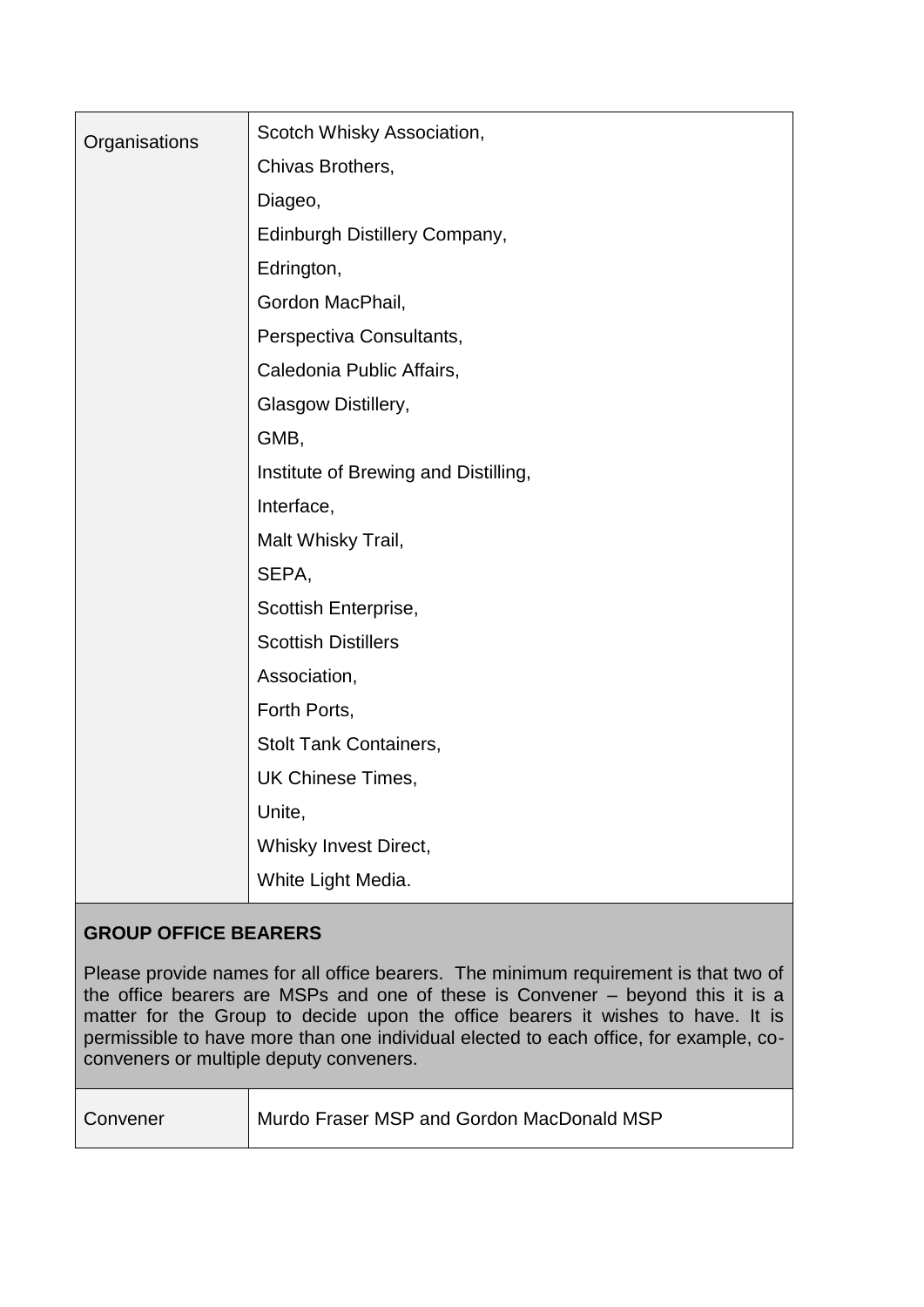| <b>Deputy Convener</b> | Liam McArthur MSP, David Stewart MSP        |  |
|------------------------|---------------------------------------------|--|
| Secretary              | Beatrice Morrice, Scotch Whisky Association |  |
| <b>Treasurer</b>       | <b>None</b>                                 |  |

## **FINANCIAL BENEFITS OR OTHER BENEFITS RECEIVED BY THE GROUP**

Please provide details of any financial or material benefit(s) received from a single source in a calendar year which has a value, either singly or cumulatively, of more than £500. This includes donations, gifts, hospitality or visits and material assistance such as secretariat support.

Details of material support should include the name of the individual providing support, the value of this support over the year, an estimate of the time spent providing this support and the name of the organisation that this individual is employed by / affiliated to in providing this support.

Groups should provide details of the date on which the benefit was received, the value of the benefit and a brief description of the benefit.

If the Group is not disclosing any financial information please tick the box to confirm that the Group has considered the support received, but concluded it totalled under the threshold for disclosure (£500).

Total benefit from the Scotch Whisky Association totals: £925.72 which includes a joint visit for MSPs, secretariat support, two lunches and one Scotch Whisky tasting at CPG meetings.

(The Scotch Whisky Association paid for lunch at two meetings (26 September and 14 December) which came to £125.16 and £101.52 respectively. The meeting held on 6 June included refreshments that cost £23.04 and a Scotch Whisky tasting that came to a total of £72.00. The total amount spent on catering at meetings by the SWA therefore came to: £321.72.

Secretariat support from the SWA equates to £220.

Costs for the APPG and CPG joint visit, that were covered by the SWA, came to £384)